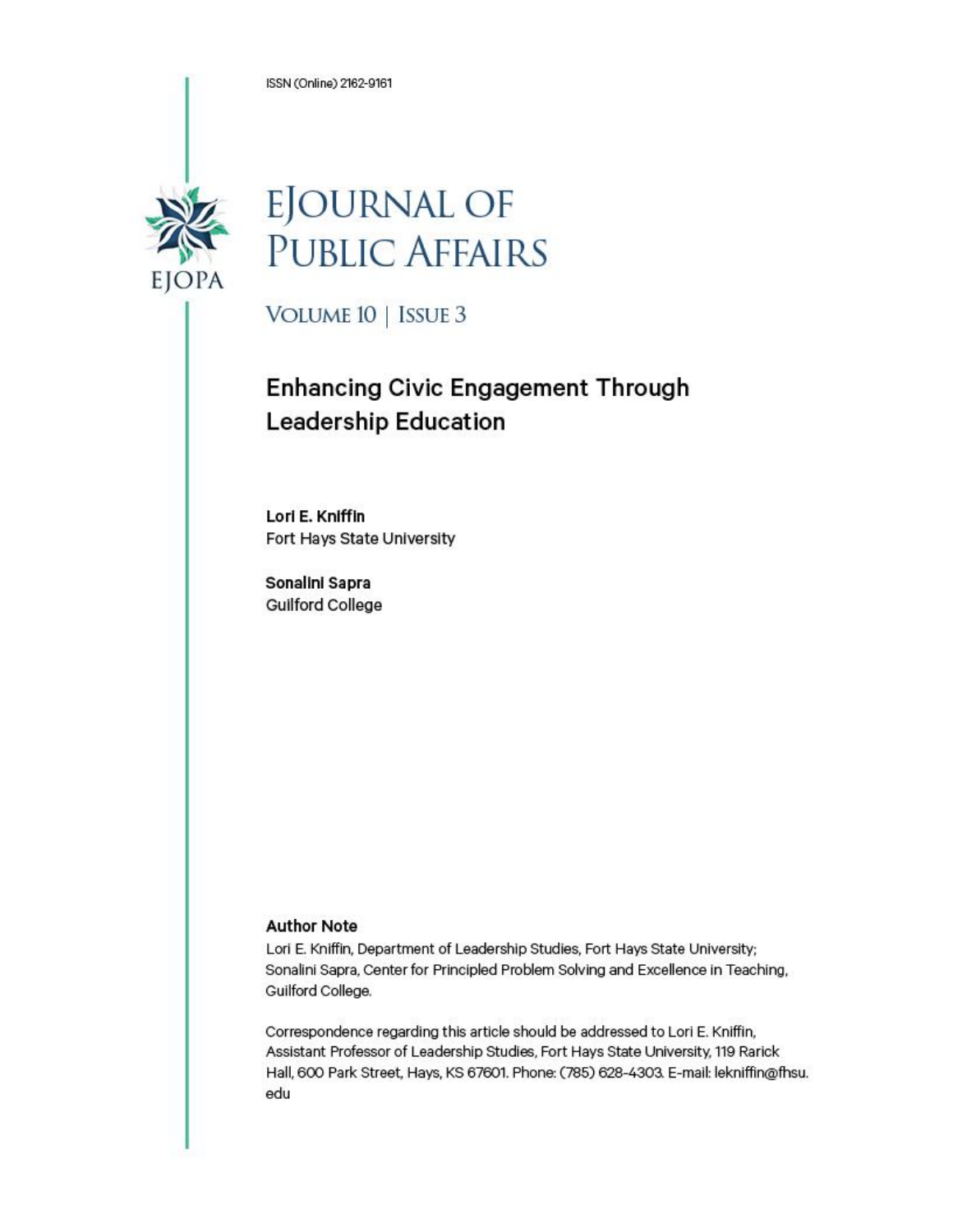#### **Abstract**

Many civic engagement courses within higher education require students to work with community members to make progress on complex problems, which in itself can comprise leadership practice. Yet, there is little evidence that leadership development is strategically incorporated into such civic engagement courses in general. The authors taught eight leadership sessions over two semesters in the Principled Problem Solving Scholars program at Guilford College. The study discussed in this article examined the perceived impact of a leadership curriculum on the personal leadership practices and the civic engagement of 14 undergraduate students. The authors present their findings in the context of three themes, highlighting (1) the shift in the students' philosophies of leadership from leader-centric to collective perspectives, (2) the value of civic leadership and democratic engagement praxis, and (3) salient leadership lessons. The authors also discuss implications of their study findings as well directions for future research, calling for greater integration of the fields of civic engagement and leadership studies and more research around the curricular integration of leadership education and civic education.

*Keywords*: civic engagement, leadership education, collective leadership, qualitative inquiry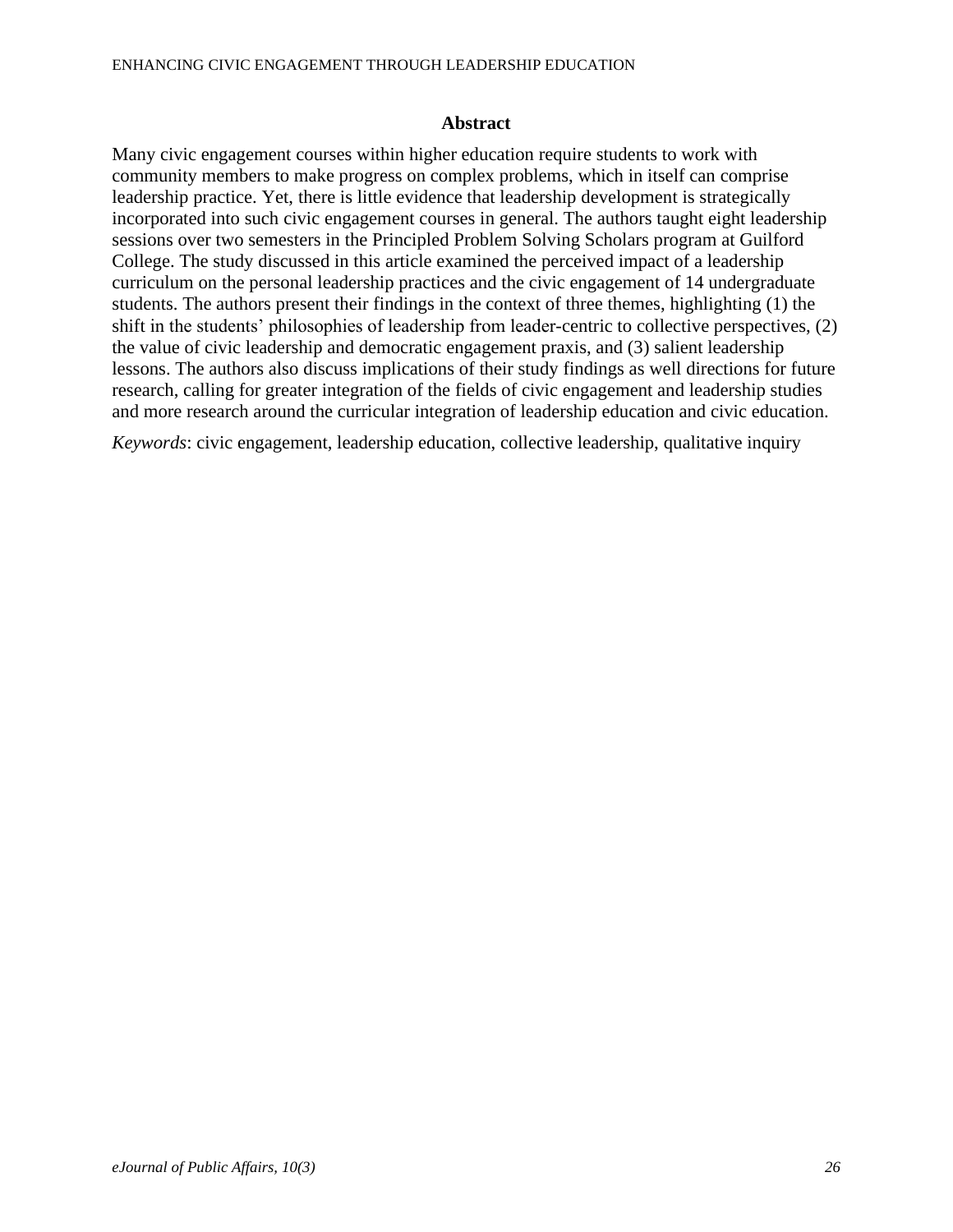# **Enhancing Civic Engagement Through Leadership Education**

Civic engagement and leadership are two areas of study that have developed along parallel timelines. Emerging largely in the 1980s and proliferating in the 2000s (Guthrie & Jenkins, 2018; Post et al., 2016), both are concerned with addressing wicked problems through collaboration, and both employ murky, malleable, and contested terminology. In this article, we conceptualize *leadership* as an activity, not a position (Chrislip & O'Malley, 2013), that engages others in making progress on addressing tough challenges (Heifetz et al., 2009). Leadership is a socially constructed process that requires collaboration among multiple stakeholders (Ospina & Foldy, 2016). While definitions of *civic engagement* also vary widely, we use the definition offered by the director of The Pew Charitable Trusts:

Individual and collective actions designed to identify and address issues of public concern…. [Civic engagement] can include efforts to directly address an issue, work with others in a community to solve a problem or interact with the institutions of representative democracy. (Delli Carpini, 2009, para. 2)

When examining these definitions, one might conclude—as we have—that civic engagement is itself an act of leadership. Therefore, the parallel fields could more intentionally learn from and enhance one another, a notion we explored in this study. Specifically, we examined how leadership education has been or can be used to enhance civic education.

As educators interested in developing civic engagement and leadership in students, we have sought examples of how these fields have been integrated through educational practice. The literature makes clear that many leadership courses prepare students to be civically engaged members of society by integrating community-engaged learning, internships, and project-based collaborative learning into their curricula (Althaus, 1997; Arensdorf & Brungardt, 2017; Johnson & Woodward, 2014). There is less evidence, however, that civic engagement courses have made a similar move to systematically incorporate leadership development into their curricula. To investigate whether and how leadership education had been incorporated into civic engagement courses, we examined 100- and 200-level syllabi for leadership content in the list of readings, assignments, or learning outcomes to determine if the instructor had made connections for students between leadership and civic engagement work. Table 1 summarizes the 11 syllabi examined. While a more systematic review would likely have shown more nuance, this initial review of selected syllabi suggests generally that leadership content is underrepresented in civic engagement courses.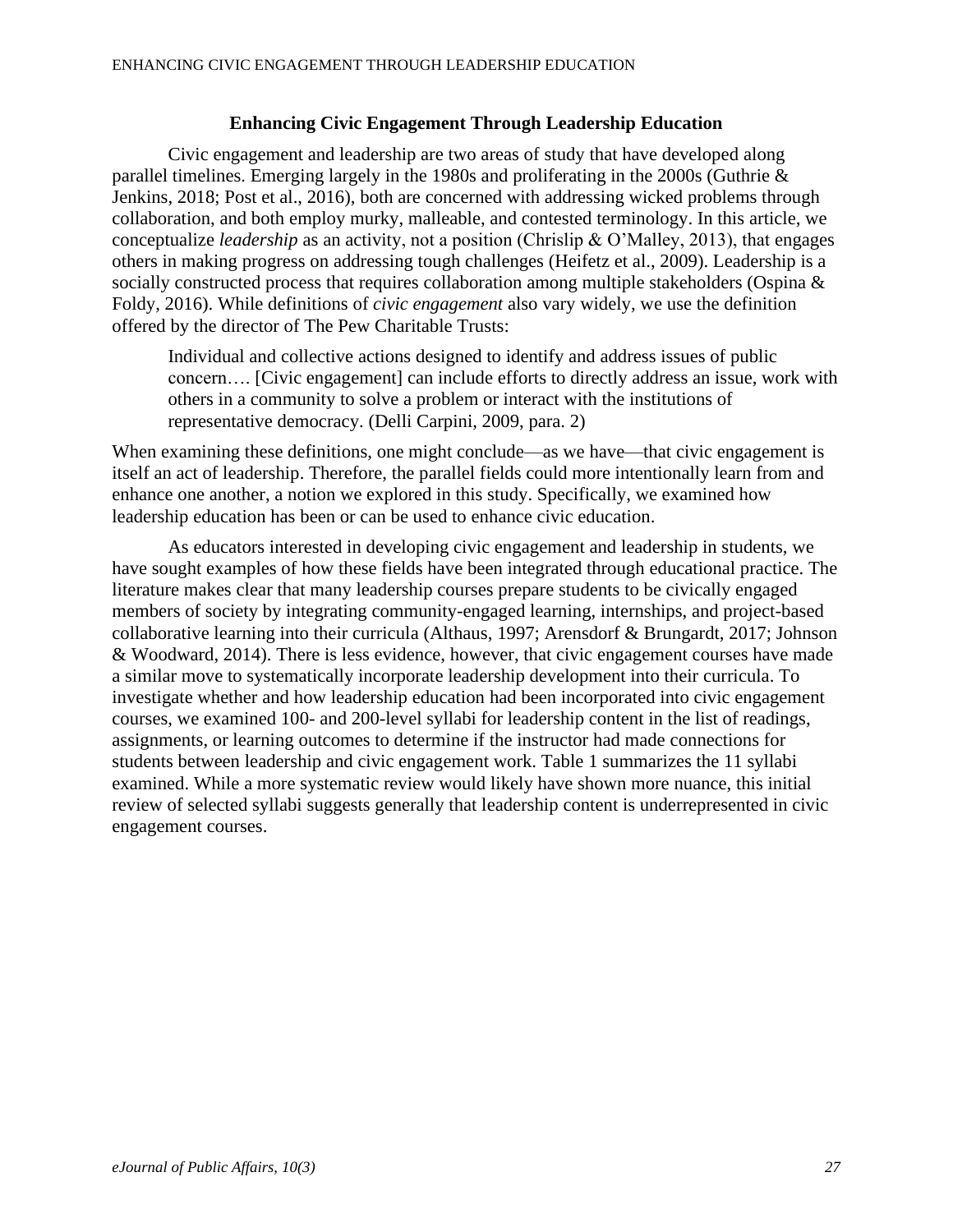# **Table 1**

| <b>Course Name</b>                                       | <b>Institution</b>                  | Year<br><b>Offered</b> | Did the Learning<br><b>Objectives Include</b><br>Leadership<br>Development? |
|----------------------------------------------------------|-------------------------------------|------------------------|-----------------------------------------------------------------------------|
| Introduction to Community<br>and Civic Engagement        | University of California, Irvine    | 2011                   | N <sub>o</sub>                                                              |
| Introduction to Civic<br>Engagement                      | San Diego State University          | 2013                   | N <sub>o</sub>                                                              |
| Introduction to Civic<br>Engagement                      | University of Houston               | 2013                   | N <sub>0</sub>                                                              |
| <b>Public Discourse</b>                                  | Gustavus Adolphus College           | 2014                   | No                                                                          |
| Civic Engagement and Social<br>Change                    | <b>Hagerstown Community College</b> | 2015                   | N <sub>o</sub>                                                              |
| Introduction to Civic<br>Engagement                      | Drexel University                   | 2015                   | N <sub>o</sub>                                                              |
| Non-Profit Leadership and<br><b>Community Engagement</b> | <b>Harvard Extension School</b>     | 2015                   | Yes                                                                         |
| Civic Engagement                                         | University of Maryland, Baltimore   | 2016                   | N <sub>o</sub>                                                              |
| Introduction to Civic<br>Responsibility                  | Illinois State University           | 2017                   | N <sub>o</sub>                                                              |
| Introduction to Community<br>Engagement                  | Virginia Commonwealth<br>University | 2017                   | N <sub>0</sub>                                                              |
| <b>Introduction to Civic Studies</b>                     | <b>Tufts University</b>             | 2019                   | N <sub>o</sub>                                                              |

# *Leadership Content Within Selected Civic Engagement Courses*

Our study is significant because it investigated how incorporating leadership development into civic engagement courses enhanced the practice of civic engagement for undergraduate students (e.g., helping students name their strengths and assets in addition to the community's assets), filling a gap in the civic engagement and leadership literature.

# **Integrating Leadership Education Into a Civic Engagement Curriculum**

In this section, we describe the civic engagement program and courses that served collectively as the site of the study. We then outline the leadership curriculum that was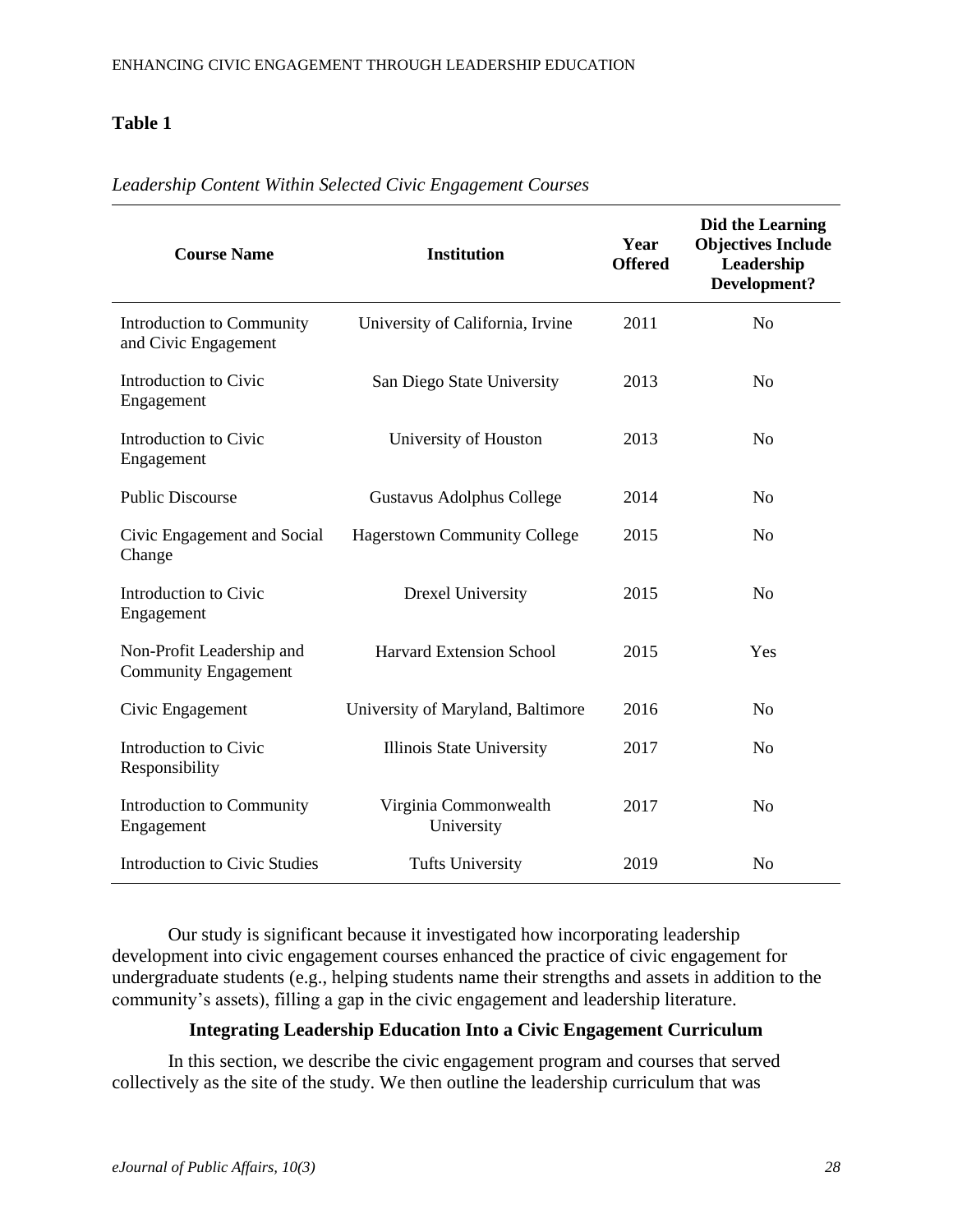incorporated into the courses. Lastly, we provide a subjectivity statement describing how we aligned our backgrounds and roles in this teaching and research.

# **Principled Problem Solving Scholars Program**

The courses and students involved in this study were part of the Center for Principled Problem Solving at Guilford College. Students selected as principled problem solving (PPS) scholars engage in a year-long, credit-bearing educational program, which consists of a fall and spring course. Through these classes, the students identify their core values and commitments, reflect upon how these values (and the core values of Guilford College) connect with their education and vocation, highlight capacities and strengths within local communities, examine particular problems that contradict students' and Guilford's core values, and research the intersecting root causes of these problems—as well as efforts already underway to address them. The PPS program is open to all students on campus who have earned a 3.0 GPA or higher. They must submit a written application and complete an oral interview in order to be selected for the program.

As a key feature of the program, students collaborate in groups, focusing on a social issue of their choice. The students work on their chosen project using the asset-based community development model (Kretzmann & McKnight, 1993) and determine collectively what action might be appropriate for that particular time and place. In the past, students have centered on wide-ranging topics such as food security on college campuses, sustainability education, and affordable housing and homelessness.

For example, one of these collaborative group projects comprises an ongoing mentoring program at a local area high school where minority students account for two thirds of the student body. The PPS students offer support to immigrant and refugee students and encourage them to pursue higher education by showing them available resources and helping them with the college application process if they decide they want to go to college. Four participants in the current study were part of this mentoring group, and each has undertaken their own journey to find belonging as the first American born in the family, the daughter of lesbian parents, an immigrant, and the child of refugees—experiences that have encouraged them to support immigrant and refugee students in discovering their own sense of belonging in higher education.

# **Leadership Curriculum**

The leadership curriculum was introduced over eight sessions throughout the two semesters. The sessions were co-developed by both of us to integrate them into the overall course curriculum. From the beginning, we had a general idea of the topics to be incorporated, but the curriculum was refined as we gained more context about the students and previous class sessions.

The leadership topics were generated using a collective leadership paradigm (Ospina & Foldy, 2016). This paradigm—or philosophy of leadership—conceptualizes leadership as a "phenomenon that implicates all members of a group rather than one or several individual members" (Ospina & Foldy, 2016, p. 1), thus shifting the focus from the leader to leadership (Rost, 1993) and from leadership as a position to an activity (Chrislip & O'Malley, 2013). Therefore, topics such as strengths-based leadership (Clifton et al., 2001), which could be used to reinforce individual heroic views of leadership, were introduced as tools for understanding how to exercise leadership within teams.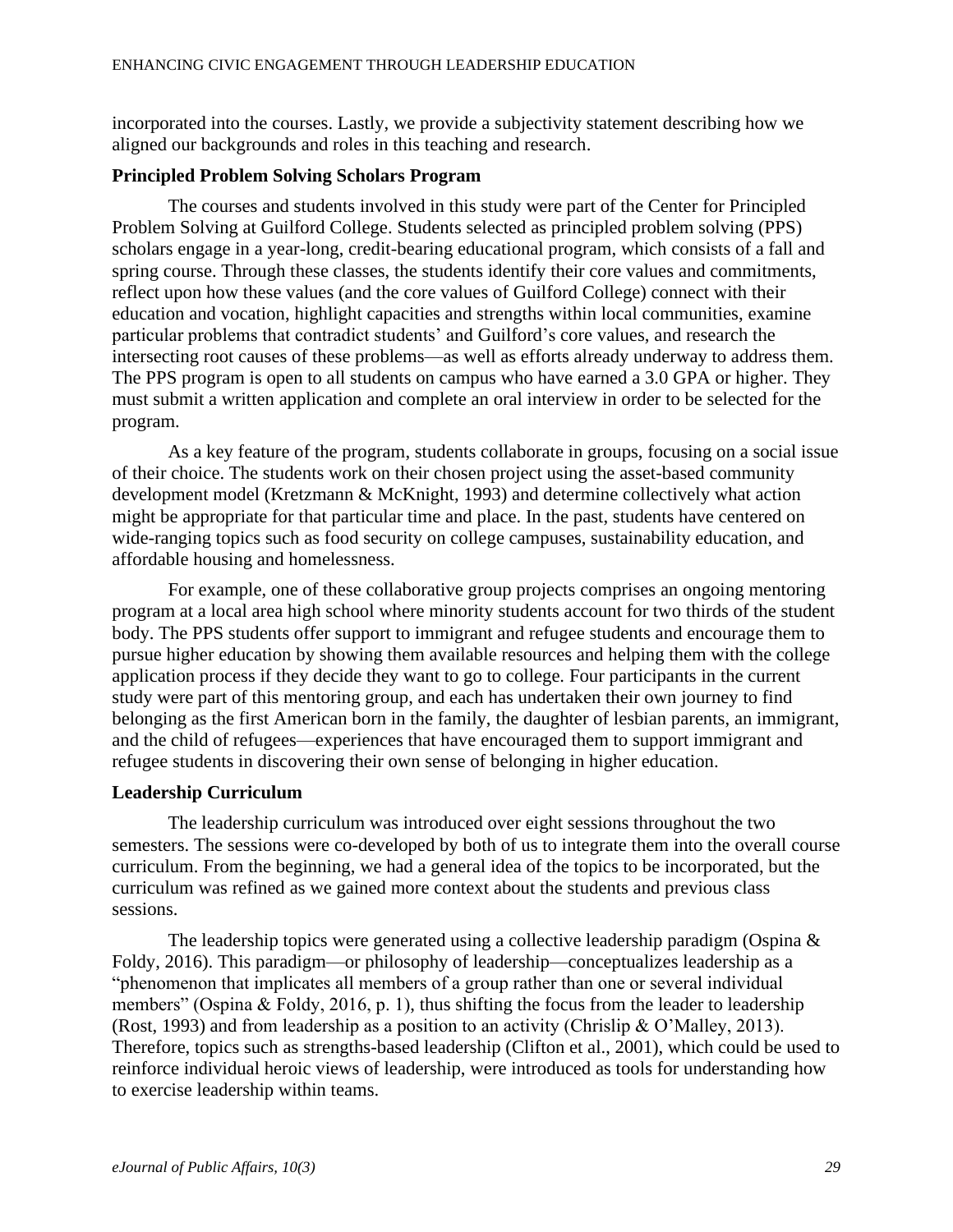#### ENHANCING CIVIC ENGAGEMENT THROUGH LEADERSHIP EDUCATION

Several emerging theories of leadership fall within the collective leadership umbrella, including distributed leadership, shared leadership, democratic leadership, and adaptive leadership (Kniffin & Patterson, 2019). For our study, we presented the conceptual thinking around the shift from leader-centric to collective perspectives of leadership, but we drew heavily on the framework of adaptive leadership (Heifetz et al., 2009) to organize and introduce the leadership sessions. Adaptive leadership is one of the most developed, practical frameworks under the collective leadership umbrella. The Kansas Leadership Center has built upon this framework to develop four competencies—diagnosing the situation, managing self, intervening skillfully, and energizing others (O'Malley & Cebula, 2015)—which were specifically used to frame our leadership sessions.

Since this course was rooted in public issues, we also included Ganz's (2010) work on developing public narratives so that students could practice connecting their individual stories to public issues. We also facilitated a deliberative civic engagement forum (Kliewer & Priest, 2016), again drawing from Ganz, to connect students' individual narratives into a shared story focused on collective action. Both of these sessions allowed students to learn skills in the classroom which are directly applicable to public work. Tables 2 and 3 summarize the leadership topics, offer brief descriptions of those topics, and list resources used in the sessions.

# **Table 2**

| <b>Topic</b>                                   | <b>Description</b>                                                                                                                                                                             | <b>Resource</b>                                      |
|------------------------------------------------|------------------------------------------------------------------------------------------------------------------------------------------------------------------------------------------------|------------------------------------------------------|
| Strengths-based<br>leadership                  | Students took the StrengthsQuest inventory, explored<br>their top five strengths, and learned about the strengths<br>of their classmates.                                                      | Clifton et al. $(2001)$                              |
| Strengths-based<br>leadership                  | Students analyzed the strengths of their civic<br>engagement team using a team strengths grid.                                                                                                 | Clifton et al. $(2001)$                              |
| Adaptive leadership:<br>Diagnose the situation | Students diagnosed their civic engagement topic<br>including distinguishing between adaptive and<br>technical elements and naming factions.                                                    | Heifetz et al. (2009)<br>O'Malley & Cebula<br>(2015) |
| Adaptive leadership:<br>Intervene skillfully   | Students brainstormed how they could intervene in<br>their civic engagement topic through the lenses of<br>acting experimentally, holding multiple interpretations,<br>and embracing conflict. | Heifetz et al. (2009)                                |

*Summary of Leadership Curriculum, Fall Semester*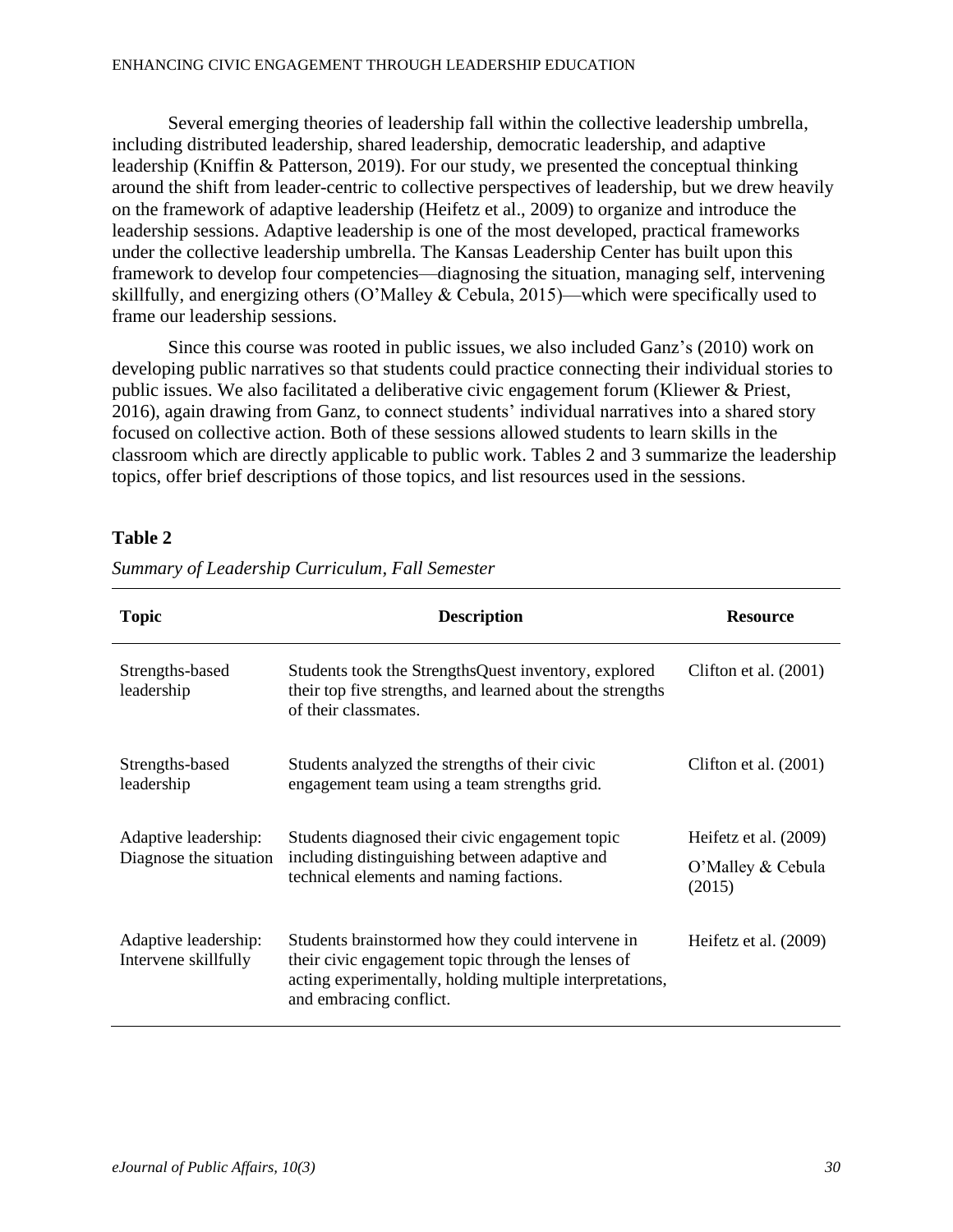# **Table 3**

| <b>Topic</b>                        | <b>Description</b>                                                                                                                                                                                                            | <b>Resource</b>                        |
|-------------------------------------|-------------------------------------------------------------------------------------------------------------------------------------------------------------------------------------------------------------------------------|----------------------------------------|
| Public narrative                    | Students learned about Ganz's framework for telling a<br>public narrative and then developed their own<br>narratives.                                                                                                         | Ganz (2010)                            |
| Deliberative civic<br>engagement    | Students participated in a deliberative civic engagement<br>process, which included sharing individual stories,                                                                                                               | Kliewer & Priest<br>(2016)             |
|                                     | drawing themes from their stories, and determining<br>action steps.                                                                                                                                                           | Roadside Theatre<br>(1999)             |
| Adaptive leadership:<br>Manage self | Students took an inventory assessing their mental,<br>physical, spiritual, and emotional energy. They then<br>engaged in self-reflection through writing about how to<br>focus on managing their energy, not just their time. | Heifetz et al. (2009)                  |
|                                     |                                                                                                                                                                                                                               | O'Malley & Cebula<br>(2015)            |
| Ethical leadership                  | Students discussed a case study called <i>Cornea's in the</i><br>Congo by Joanne Ciulla to apply Kidder's framework<br>for identifying ethical dilemmas.                                                                      | Karim et al. $(2012)$<br>Kidder (1995) |

*Summary of Leadership Curriculum, Spring Semester*

# **Subjectivity of the Teacher–Researchers**

As faculty and community members, we both bring experience in teaching and community engagement. I, Sonalini, taught classes in civic engagement and politics at Guilford College, and supported faculty in their community-engaged teaching and scholarship. I also conduct my own community-engaged research. In January 2021, I moved to the Institute of Community and Economic Engagement at the University of North Carolina Greensboro (UNCG). There are various aspects of my identity that are central to understanding my embodied experience coordinating civic engagement and leadership development courses at a predominantly White institution. I am a young(ish) Punjabi-Sikh immigrant female born in Saudi Arabia into a low-caste/dalit family. I try to make these parts of my identity visible during the first week of classes to help students break down the stereotype of leadership as an activity confined to and exercised by dominant groups. As a feminist teacher–scholar, I believe it is my responsibility to expose students to pressing civic issues and equip them to think critically about hegemonic narratives and how to dismantle unjust power structures.

I, Lori, am a boundary spanner between leadership education and community engagement. First studying and teaching leadership with a civic orientation at the Staley School of Leadership Studies at Kansas State University, I was steeped in Heifetz et al.'s (2009)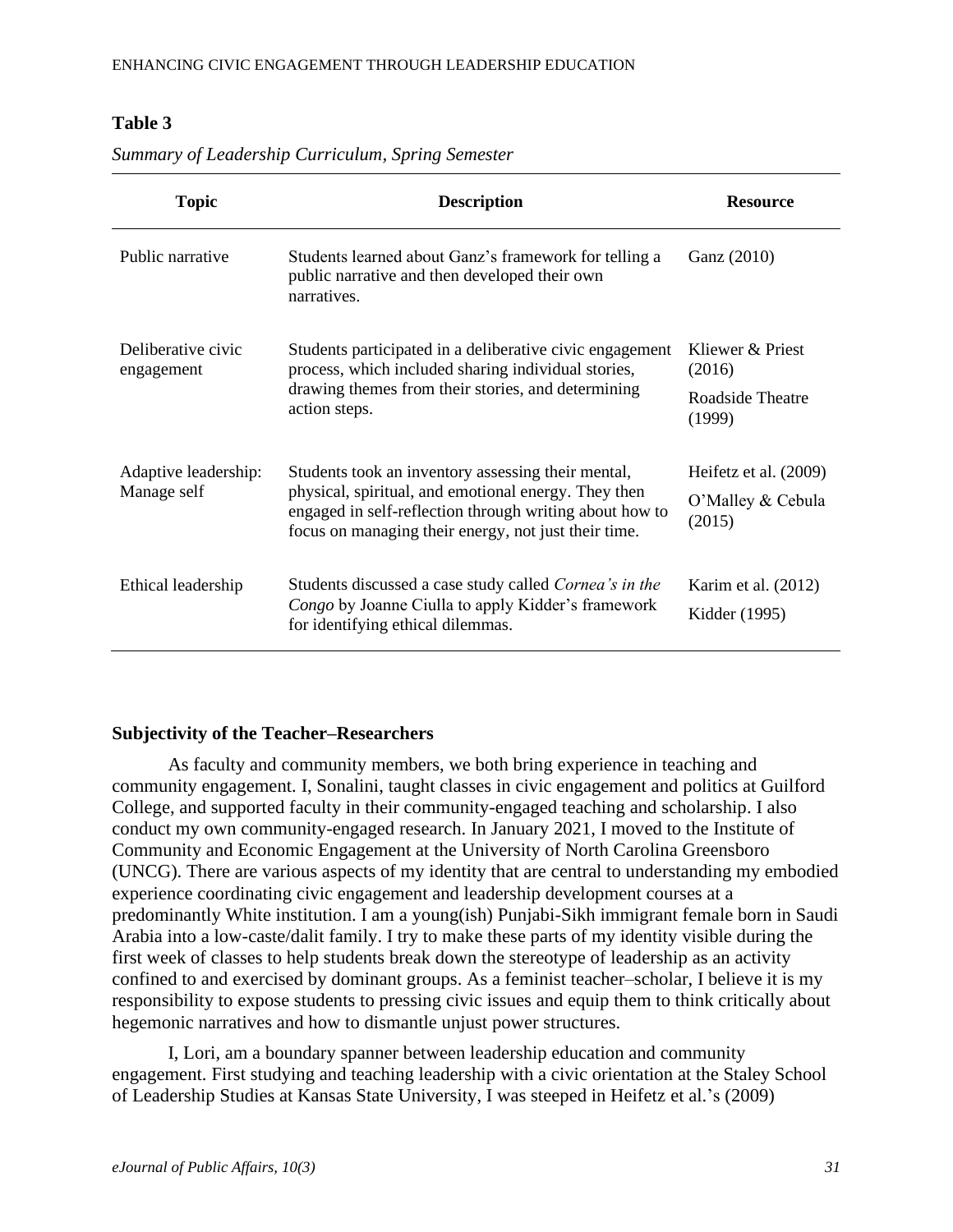adaptive leadership framework and the Kansas Leadership Center's competencies and principles. As a White, cisgender, middle-class woman, I often taught students with similar perspectives as my own. Teaching in the PPS program allowed me to learn alongside more diverse students who demonstrated a passion for justice in their communities. During this study, I was a communityengaged professional at UNCG supporting faculty in doing community-engaged scholarship and conducting my own community-engaged research on civic leadership development as a doctoral student. As a learner, teacher, and scholar in Greensboro, my identities were more differentiated from those around me and were often more privileged, leading to my own learning and increased passion for teaching leadership from frameworks that recognize the assets of diverse stakeholders. In 2020, I transitioned back to a department of leadership studies as a faculty member at Fort Hays State University.

# **Research Design and Sampling**

This qualitative study used a survey, focus groups, and document review to explore how 14 students in the PPS Scholars program perceived the impact of the leadership development curriculum on their personal leadership practices and their group civic engagement practices. Upon receiving institutional review board approval to conduct the study, we invited the PPS students to participate and provided them an alternative option for the class session. Data were not analyzed until the course was complete, to assure students that participation would not impact their course grade.

Some of the majors represented within the cohort we researched included art, biology, English, history, international studies, philosophy, psychology, and Spanish. The vast majority (13) of the students were traditionally aged college students; six identified as students of color, and 11 identified as female. For their community engagement projects, the student participants worked in four small teams. They first completed an online, eight-question survey, which we used to refine our focus group protocol. We simultaneously held two 45-minute focus groups, each of which included two civic engagement teams. The third data source consisted of an assignment on leadership from the students' e-portfolios. The assignment asked students to write a reflection, based on their experiences in the scholars program, describing how their definition of leadership had evolved throughout the academic year.

#### **Analysis**

The data were analyzed using an open-coding procedure that primarily applied in vivo codes (Saldaña, 2009). We began by each coding the data from the focus groups and conducting our own thematic analysis. We then met to discuss our themes, categories, and codes, which we found to be mostly convergent. After determining that our analysis methods were aligned, one of us coded the surveys using the same coding procedure and then merged the codes from both focus group transcripts and the surveys into common themes. We selected one assignment from the e-portfolio that spoke directly to our research question (described previously) as a way to crystalize—or open a more complex understanding of (Tracy, 2010)—our findings. Though this assignment was not coded, it was used to illustrate more contextual detail around themes that surfaced in the analysis of the survey and the focus groups. Ultimately, three themes emerged from the data, and in the following section we incorporate all three data sources in our discussion of the themes.

# **Findings**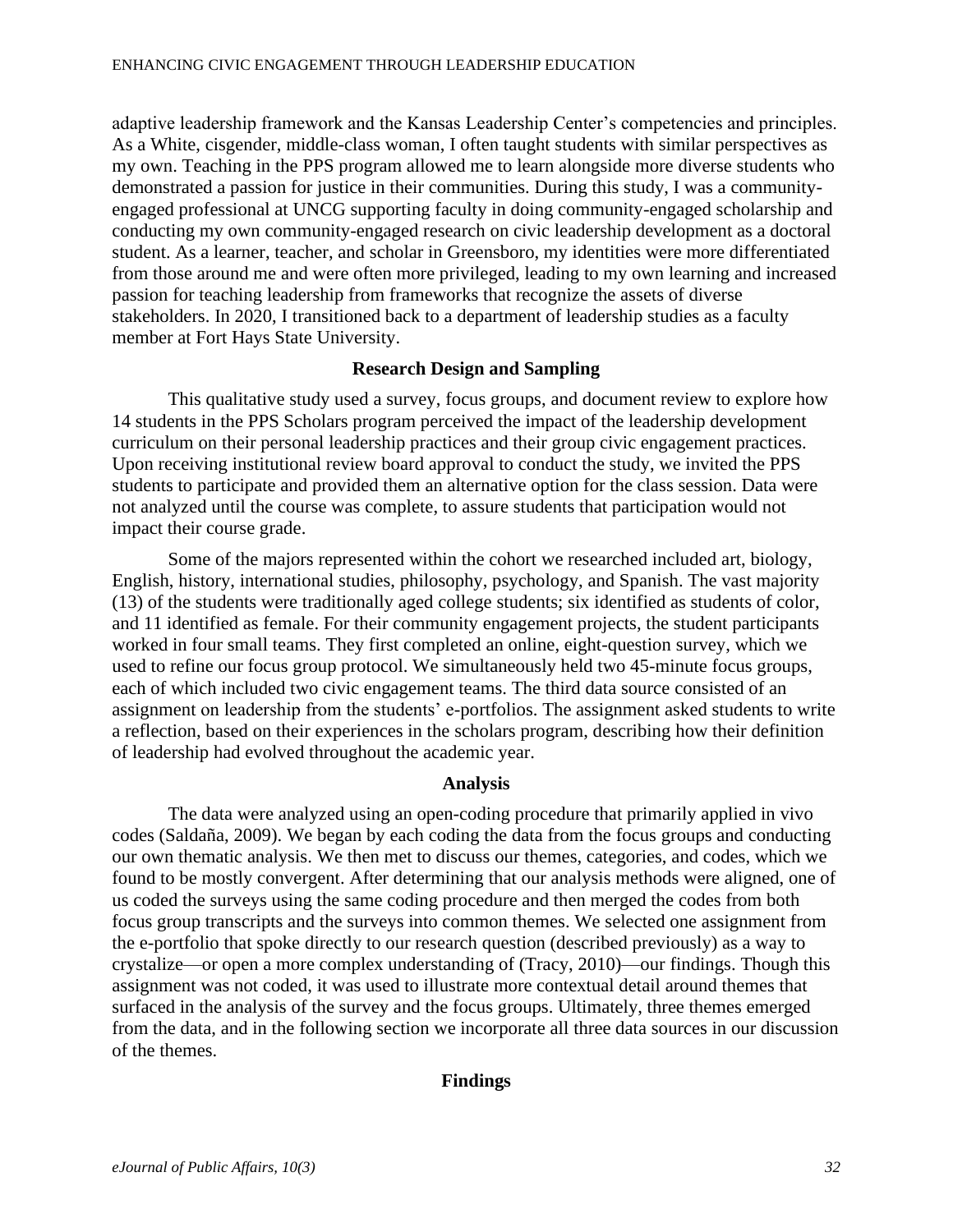The first of the three themes that emerged from the data—shifting philosophies of leadership—is the broadest and describes the origins and influences of the students' philosophies of leadership and how they changed and expanded throughout their experience in the PPS Scholars program. The second theme—civic leadership and democratic engagement praxis describes how students connected leadership theory to their practice of civic engagement. The third theme—salient meaningful leadership lessons—focuses on the specific lessons that students named as most meaningful in their experience of applying leadership to their civic engagement work. All three themes were supported by participants in all four civic engagement groups, and evidence from the survey and the focus groups from all four groups are included in this discussion of the findings. To provide a more contextual description of the themes, we highlight the mentoring group, using evidence from their leadership assignments.

# **Shifting Philosophies of Leadership**

This theme illuminates the students' thinking about leadership, including how they viewed leadership prior to the course and how those views shifted. Additionally, we describe various ways that students defined leadership and the values they believed informed their philosophy of leadership.

The philosophy of leadership taught in the PPS courses maintains that leadership is an activity, not a position (Chrislip & O'Malley, 2013). This philosophy aligns with a collective paradigm of leadership (Ospina & Foldy, 2016) and contrasts with leader-centric perspectives (Rost, 1993). Early in the courses, it became apparent that many of the students had preconceived notions about leadership which aligned with a leader-centric perspective. The students reflected on this in the study. Deja (all participant names are pseudonyms) said, "I feel like [leadership] was kind of predetermined on me like this person's the leader [and you just have to] kind of look to them." Nahid indicated that she had "romanticized" the definition of leadership and thought "it had to be a certain type of somebody that could be a leader," naming very visible leaders such as Malcolm X, Rosa Parks, and Gandhi. Furthermore, Ashley, commenting on her high school leadership program, said, "They, like, have this very specific mold of what a leader is, [and if felt like], 'Okay well, we're going to shove you in this mold and you have to fit it or else like, you know, you don't fit up to the standard.'" This view of leadership as inaccessible and romanticized was representative of many of the students' perspectives prior to the course. Therefore, as instructors, we had to facilitate the unlearning of these ideas.

The study findings suggest that the curricular intervention shifted, albeit to varying degrees, the students' philosophies of leadership toward collective perspectives. One student explained, "I never really defined leadership as a team endeavor before this year. So, my whole philosophy has changed." A couple of students' definitions revealed a mix of leader-centric and collective leadership paradigms. For example, one student defined leadership as "an act where people take charge and know when and how to execute leading effectively. Knowing when to step back and when to be the driving force." While many students demonstrated a more collective or democratic philosophy of leadership, some still struggled to let go of the idea that a leader must take charge or have authority. Other students indicated that their philosophies already reflected a more collective paradigm but that the course helped them learn how to apply their leadership more and affirmed their perspective on leadership.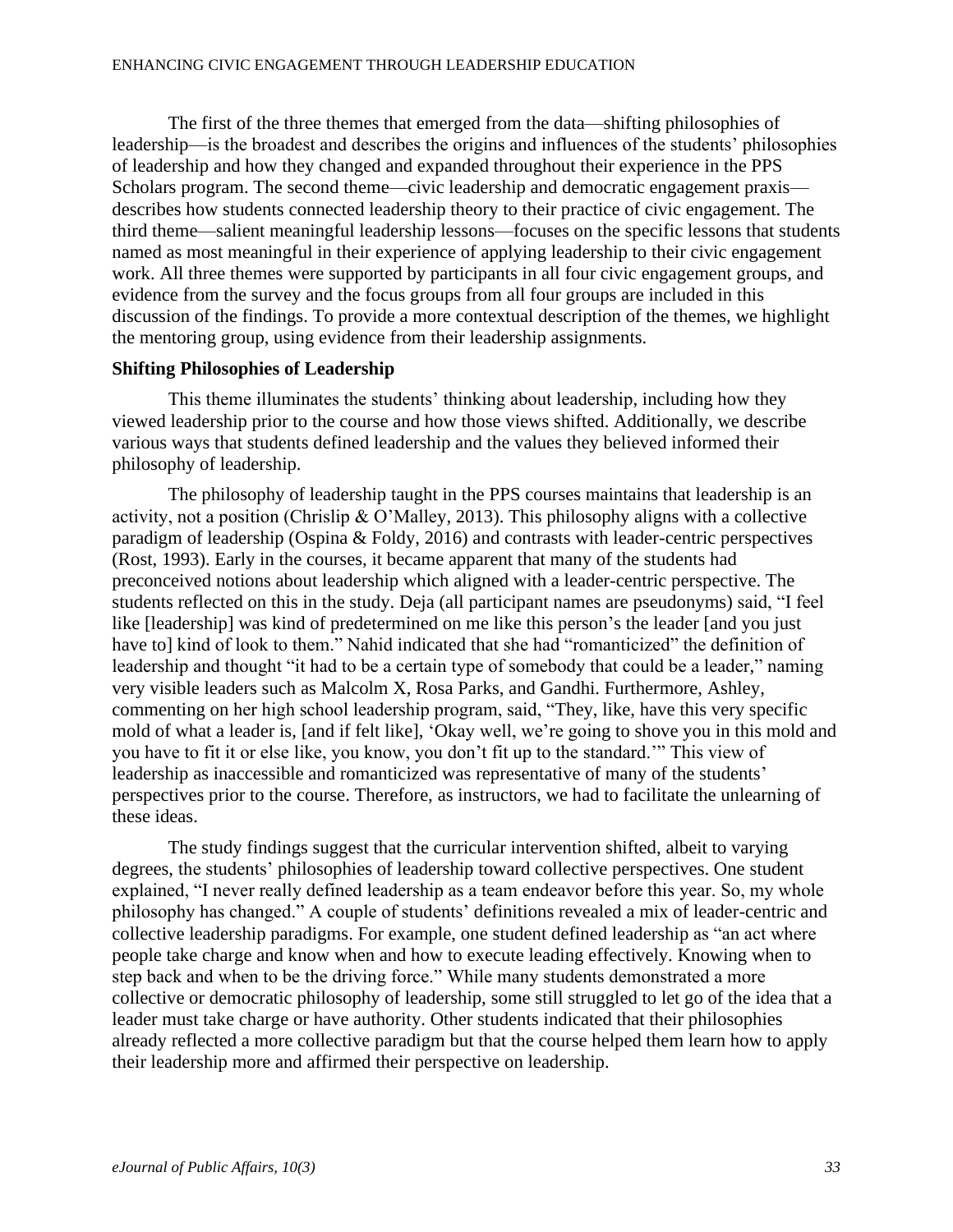The students were also asked to reflect more broadly on their thoughts about and practices of leadership beyond their definitions, with some describing leadership as being smaller than they previously thought. For example, Andrew, who had been volunteering with an animal rights club on campus, said that he originally thought he needed to be an officer in order to lead. However, he explained a shift in his thinking:

Now I feel like I can be in the club just as a member and sort of lead through myself and what I want to get from that club…. So I think that I understand that leadership can be a small thing. It's not always big.

Similarly, Mary described showing up consistently to club activities as a way to lead outside of an officer position. She said, "I feel like sometimes it's just by you committing to something and you actively showing [up] and being present in that space, you're able to exercise leadership even if you weren't given like … a position." In this way, leadership became more accessible to these students.

As suggested by the reflections of the PPS students, leader-centric perspectives of leadership may unnecessarily make leadership "big" and inaccessible. When students romanticize leadership, they may think they cannot lead or that they must wait to lead until they have more ideal characteristics or a formal title. Yet, when students realize that leadership is a process that they can participate in with the strengths they already possess, many possibilities for leadership open up for them. One of the most powerful realizations came from Gabi, a mentoring group member:

I want to be a leader to show people from my community that it's possible. That any of them could be one too…. I've had so many opportunities that I've let slip out of my hands because I was too scared to lead and be the center of attention. I didn't want so much responsibility to rest on my shoulders. There are so many issues I am passionate about tackling. From immigration to prison reform to education. There's so much work to be done in our nation. We can be and do better, but sometimes it feels like no one is doing anything. I'm tired of waiting for someone else to do the work when I can do it.

Challenging the dominant narratives of leadership which students held was an important precursor to their leadership practice, and the data showed that the curricular intervention in the PPS course succeeded in encouraging students to shift their thinking about leadership to one that included themselves as potential leaders.

# **Civic Leadership and Democratic Engagement Praxis**

As community engagement professionals, we understand that community–university partnerships ought to be mutually beneficial and reciprocal. This requires a commitment to working *with* communities to address public issues instead of fixing problems *for* the community. The PPS course included civic engagement content such as asset-based community development (Kretzmann & McKnight, 1993), which is a tool that helps map community assets. Introducing students to a collective paradigm of leadership was an additional way to teach them strategies for working with the community and their group mates. This theme highlights the value of collective leadership in practice as understood by the students. Some students provided examples of how collective leadership applied to settings beyond the PPS course, but here we focus primarily on its application to their civic engagement work. Our intent is to demonstrate how collective leadership can enhance the practice of civic engagement for students.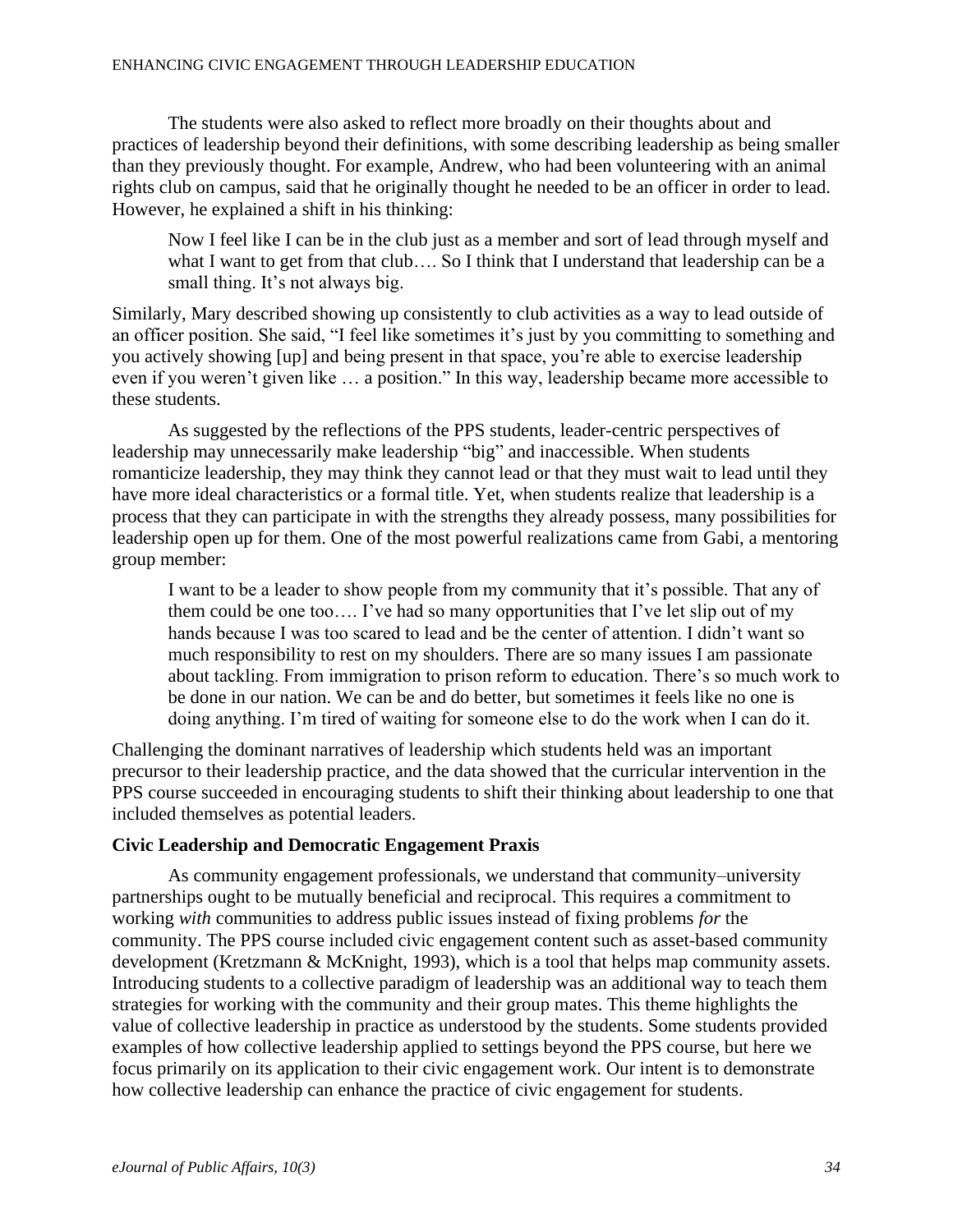For their civic engagement projects, the PPS scholars worked in small peer groups and with community members. Collaborating within their small groups gave them multiple opportunities to integrate collective leadership into practice, and many students highlighted how they learned to lead with other classmates capable of leading. Several students described how they shared work, including comments such as, "We've split up responsibilities in a way where it's best suited with our strengths" and "My group and I took turns following and leading for our group." What seemed to be unique for this civic engagement project compared to other group projects was the students' intention to share leadership and responsibility across the group. One student explained,

I have learned to engage more in a collaborative decision-making process, and I have seen exactly how I act within a team of strong individuals. I used to be someone who would take charge of almost all of the workload in a group setting, but now I am more of a harmonizer and someone who gives insights when I feel it is needed.

Students described learning to lead from their strengths and realizing "others' potential contributions," resulting in more balanced leadership, as opposed to one person taking control.

While the students practiced their own leadership in the civic engagement project, they also had ah-ha moments about leading with, not *for*, communities in the context of strengthsbased leadership. Spencer shared humbly,

I remember, like, for a second I was like, "Wait, homeless people have jobs?"… and then I was like, "What a stupid thing to think," but I thought it and, you know, to have to interact with that thought and confront your ignorance as opposed to just like letting them fester. That was, and like a more simple tiny thing was like, I know I'm good at art and stuff, and I think it was important for me to remember that just because you have a strength in something doesn't mean that other people don't.

Just as we talked about everyone in the classroom having strengths to bring to the table, it took Spencer time to realize that people experiencing homelessness also have strengths. Similarly, another student noted that, although they recognized that everyone in their group was "a leader in their own right," it was still valuable to listen to "members of the homeless population tell us what's wrong with the different systems" rather than trying to "tell them how we can 'fix' it." An important element of teaching civic engagement courses is helping students realize they are not saviors who will come in and solve community problems.

Students in the mentoring group highlighted practices related to applying leadership within their community settings. One student explained that "knowledge of effective leadership, collaboration, and communication" helped ease the process of working with speakers, staff, and high school students. Another student identified the process of relationship building as a valuable aspect of working with communities: "I tend to focus more on community building rather than diving straight into tutoring or helping the community, since I understand the importance of trust before service." Daxa took this a step further, blurring the line between student and community:

I realized that instead of having it be a two-sided thing where the community and researchers are volunteers and stuff … it can be like a community and different researchers and volunteers in the community. And it made me think about how the most effective work that I can do is start from my own community. So instead of just having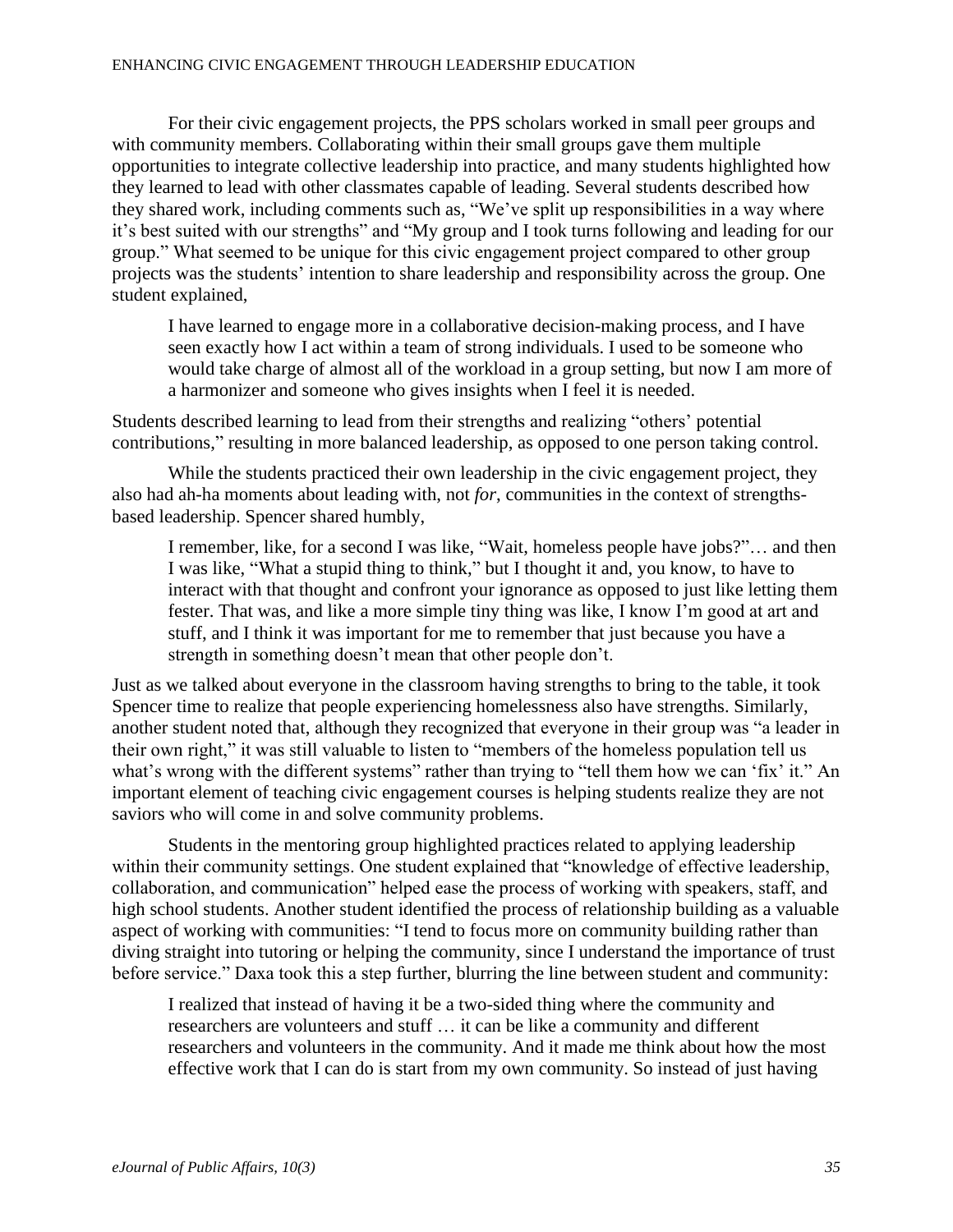outsiders coming to my community to help out, I feel like it would be much more effective if I help my community.

While not all students achieved this deeper level of reciprocity with their community partners, many began to perceive the assets they brought to their group, the assets they could rely on from their group mates, and the assets within the community. This combination of collective leadership, strengths-based leadership, and asset-based, reciprocal civic engagement hold promise for civic leadership practices.

# **Salient Leadership Lessons**

Regarding this final theme, we present findings related to the leadership lessons that students highlighted as most meaningful to their learning and practice of civic engagement. Overall, there were three major lessons that the students referenced repeatedly in the study: (a) strengths-based leadership, (b) public narrative, and (c) managing self.

By far the most frequently named leadership lesson was strengths-based leadership (Clifton et al., 2001). First, students appreciated that an external source, the StrengthsQuest inventory, provided them language for "qualities you have," which made it "easier to communicate those things with [their] peers." Second, it helped them see how they could contribute to teams without having a title; as Mary said, "You're still able to use your skills and combine with other people to fill a leadership role." Additionally, their ability to see diverse strengths of their teammates working together within their respective civic engagement project helped them "get a better understanding of how to interact with [others]," while also interacting with people who "had a lot of similar categories." Charlotte added, "Working on our projects really allowed me to see leadership in many different lights. After doing StrengthsQuest, my group was able to apply our skills in different areas, and we all became leaders in our own skills." This helped some students recognize when they could rely on other team members to lead. One student explained, "I was able to grow in that and then also look and see like, 'Okay, in this case, I need to step back because this isn't like my specialty and so I need to let somebody else take the reins.'" Gabi, from the mentoring group, explained,

I realized that no one person really possessed an entire balance of strengths that would make them "perfect." This, in a way, made me feel good and better about the fact that I'm not "perfect" myself. It also made me feel like I could be of some use to my teammates.

The notion of strengths-based leadership resonated with students because it helped them understand their own leadership strengths and how to embrace the strengths of others.

The content on public narrative (Ganz, 2010) invited students to make themselves vulnerable by digging deeply into why they were leading. The students often related this learning back to strengths in recognizing that the ability to tell a compelling story about why one engages in leadership work is also a strength. For example, one student reflected on how she used to uphold leaders as "really strong voices in the community"; however, after learning about public narrative, she concluded that "when they're being remembered, it's their story of how they led … or what inspired them to lead" that should be remembered. Nahid shared that she cried during the public narrative session, during which she told a story about how her brother had been discriminated against. She said,

I thought leaders were supposed to be strong, and therefore hard … suppress their emotions, lead by logic. And I was like, "That can't be me. I'm too emotional."… But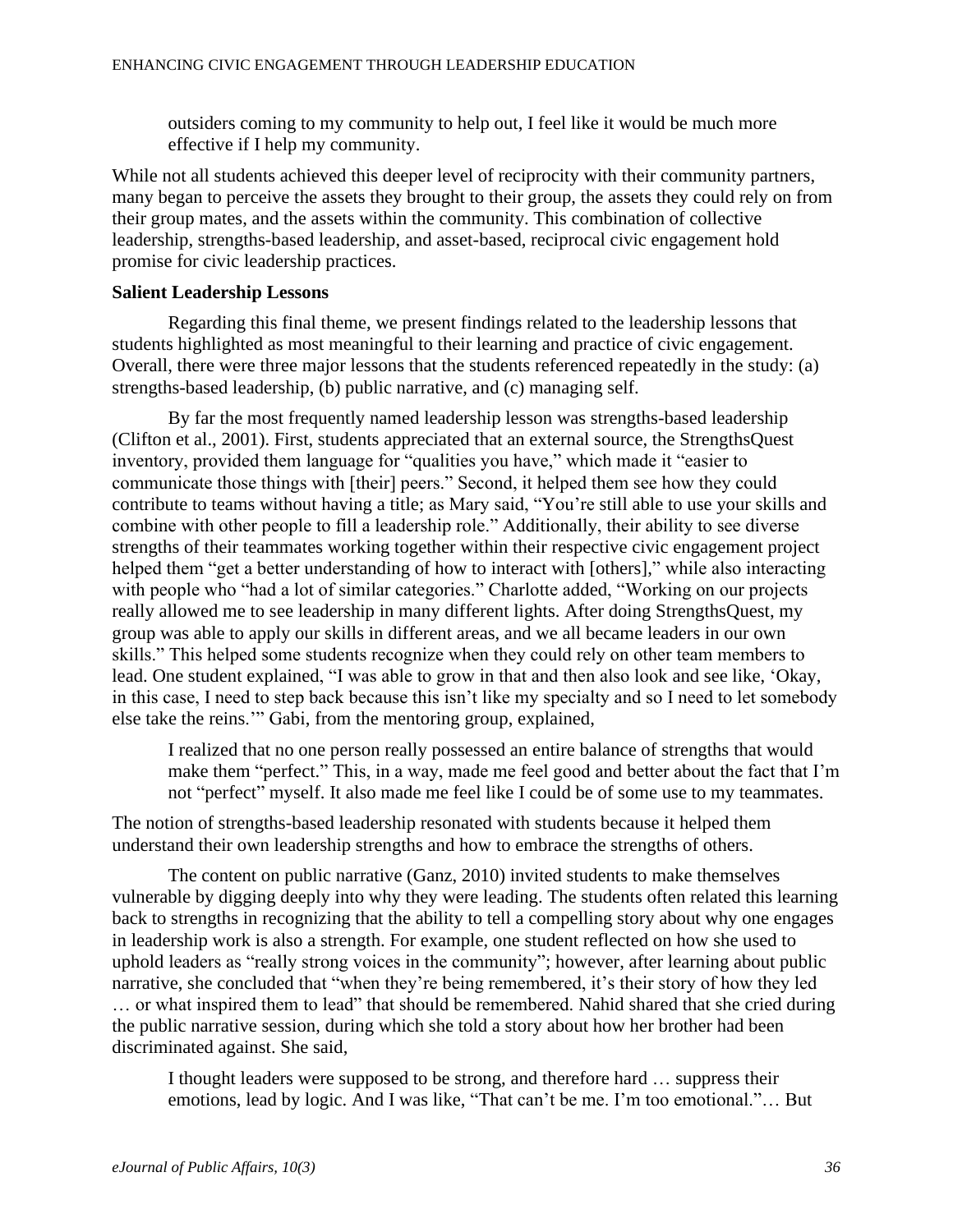then seeing everybody be vulnerable, and that's like part of the process of being a leader. And that's actually making me realize that [having] feelings is probably good for the issue that you're leading for or about. And it's also, like, good for humanity, because you obviously care.

Building on Nahid's comment, another student noted that asking for help requires a leader to risk vulnerability. Learning to rely on the strengths of others was hard for her because she had previously seen that as a weakness. Overall, the students held up vulnerability as a key aspect of learning to tell their public narratives and made them more willing to share with others their reasons for leading.

Self-care is important in community engagement work because making progress on community issues can be very personal and can appear never-ending. Students found the concept of managing self (Heifetz et al., 2009; O'Malley & Cebula, 2015) an important aspect of their civic work. One student explained, "Managing the self has been one leadership role that I did not know I needed to be partaking in; however, in order to be a good leader, you must first make sure you are mentally able to lead." Another student commented on the need to manage self for the sustainability of the work:

It's not always about giving, giving, giving. In order for someone to continue giving, I believe they have to have something to give. Sometimes you run out of it because you need time to regenerate and take care of oneself.

Managing self is an important part of civic engagement work because the public issues individuals face are often ongoing. The work is long, personal, and taxing, and finding ways to sustain that work by taking care of the self throughout is critical.

In addition to strengths, public narrative, and managing self, the students highlighted other salient leadership lessons but not to the extent of these other three. These additional lessons included ethical dimensions of leadership, values-based leadership, and the social change model. We also recognized that the term adaptive leadership, which we used to frame multiple course sessions, was almost completely absent in the study. While students picked up the overarching collective paradigm of leadership and specific elements of adaptive leadership, such as managing self, they did not reference that framework when reflecting on their civic engagement work. The most frequent recommendations that students shared regarding future sessions was to implement the leadership content earlier in the semester and to provide even more resources that students could reference later.

#### **Implications**

Leadership is a process of engaging others to mobilize change. When we as educators ask students to engage with communities to effect change around complex challenges, such as access to higher education for immigrant/refugee students, we are asking them to practice leadership. As evidenced in this study, integrating leadership development curricula into civic engagement courses can provide students with knowledge, attitudes, and skills to more effectively lead alongside their community partners. This is particularly relevant for people with marginalized identities who are not often portrayed as "leaders," but who exercise leadership in numerous ways.

This research study has implications for educators who teach civic engagement courses, pointing to the value of integrating leadership curricula. It also has implications for students,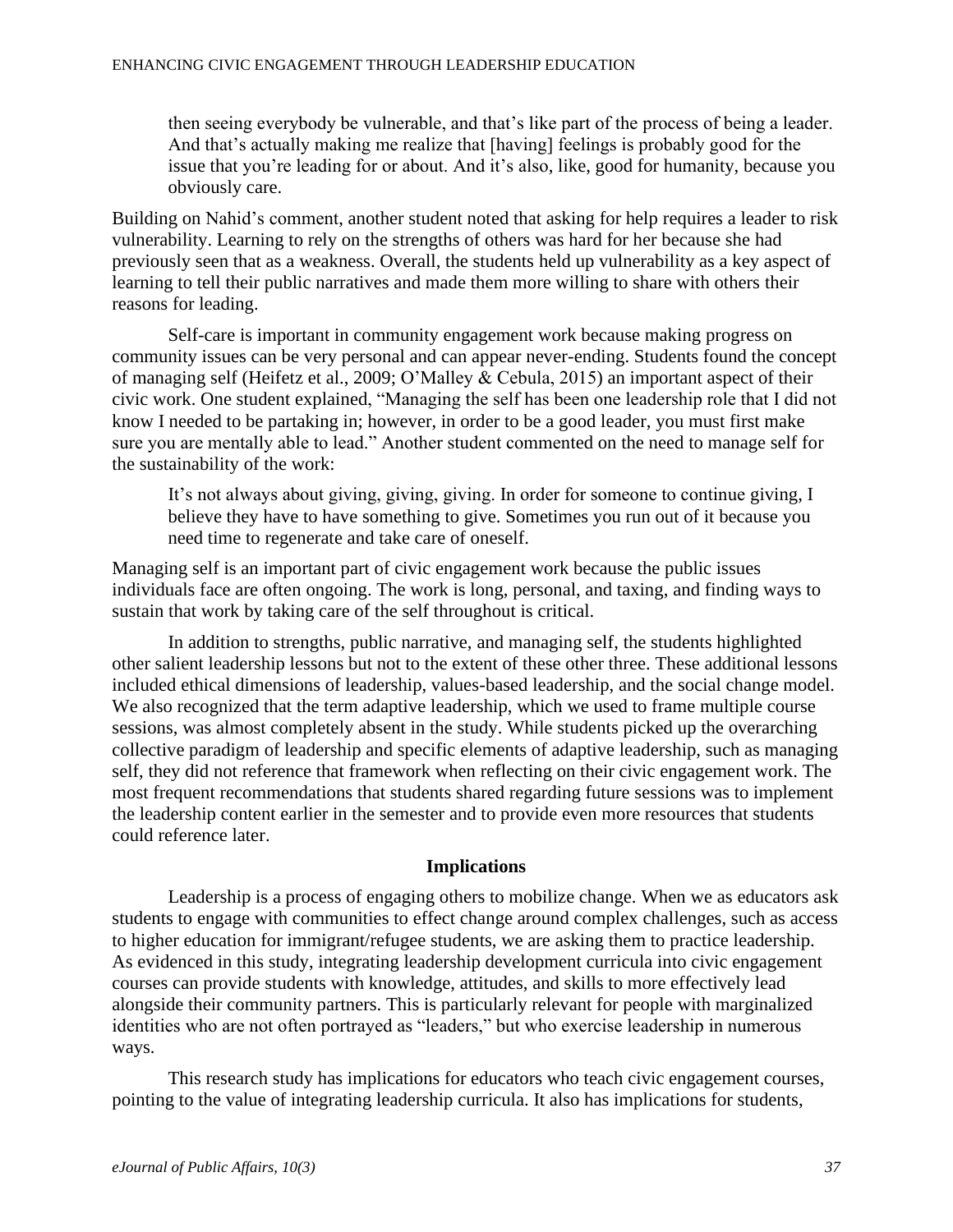particularly students with minoritized identities, who may benefit from leadership development as a means of shifting their perspectives on what type of people can engage in leadership. More broadly, community partners working with students through civic engagement projects may be able to support students in their leadership development by seeing how the community partners exercise leadership in their arena.

# **Strengths and Limitations**

A strength of this study was that the participants represented all of the students in this PPS course, not just those who demonstrated higher aptitude for leadership. Additionally, the participants had diverse identities, including many that are not often represented in mainstream perspectives of leadership (e.g., immigrants, undocumented students, introverts). In hindsight, we wish the survey had gathered students' names so we could match their responses to their participation in the focus groups and their leadership assignments. As in most qualitative research, the deeply contextual nature of this study was an asset. However, it also limited our understanding of application beyond this set of students since we discovered that students in the following year engaged with the curriculum in different ways. Similarly, this scholars program was rooted in the Quaker ideas of discernment and ethical leadership. It is unclear to what extent this foundation impacted students' capacity to learn ideas related to civic leadership and how that may differ at other institution types.

# **Future Research**

This study shows promise for the integration of leadership education into civic engagement, and more research should focus on this topic. We recommend: (a) expanding the analysis of existing civic engagement syllabi to discover other examples of courses—including non-credit bearing courses—that include leadership development in the curriculum; (b) studying this integration outside the private, Quaker institutional setting; (c) developing longitudinal studies to understand how the course outcomes persist or change over time; and (d) further developing collective leadership theories and translating them into frameworks for guiding educators.

#### **Conclusion**

Through our collaboration, we integrated a leadership development curriculum—from a collective perspective—into a civic engagement course. This qualitative study examined how the integration of this curriculum impacted the practice of leadership and civic engagement for the participating PPS students. We found that many students shifted their philosophies of leadership from leader-centric to collective paradigms and that they began to see themselves as individuals who could lead in communities now. We found that students incorporated their learning, such as in the area of strengths-based leadership, into both their small groups and in their civic engagement projects—which at times led to more asset-based and reciprocal practices. We learned that strengths-based leadership, public narrative, and managing self were three leadership lessons that were applicable to students within and beyond their civic engagement practice. We encourage more instructors of civic engagement courses to consider how the strategic incorporation of leadership development might enhance the practices of civic engagement and encourage additional research at this intersection.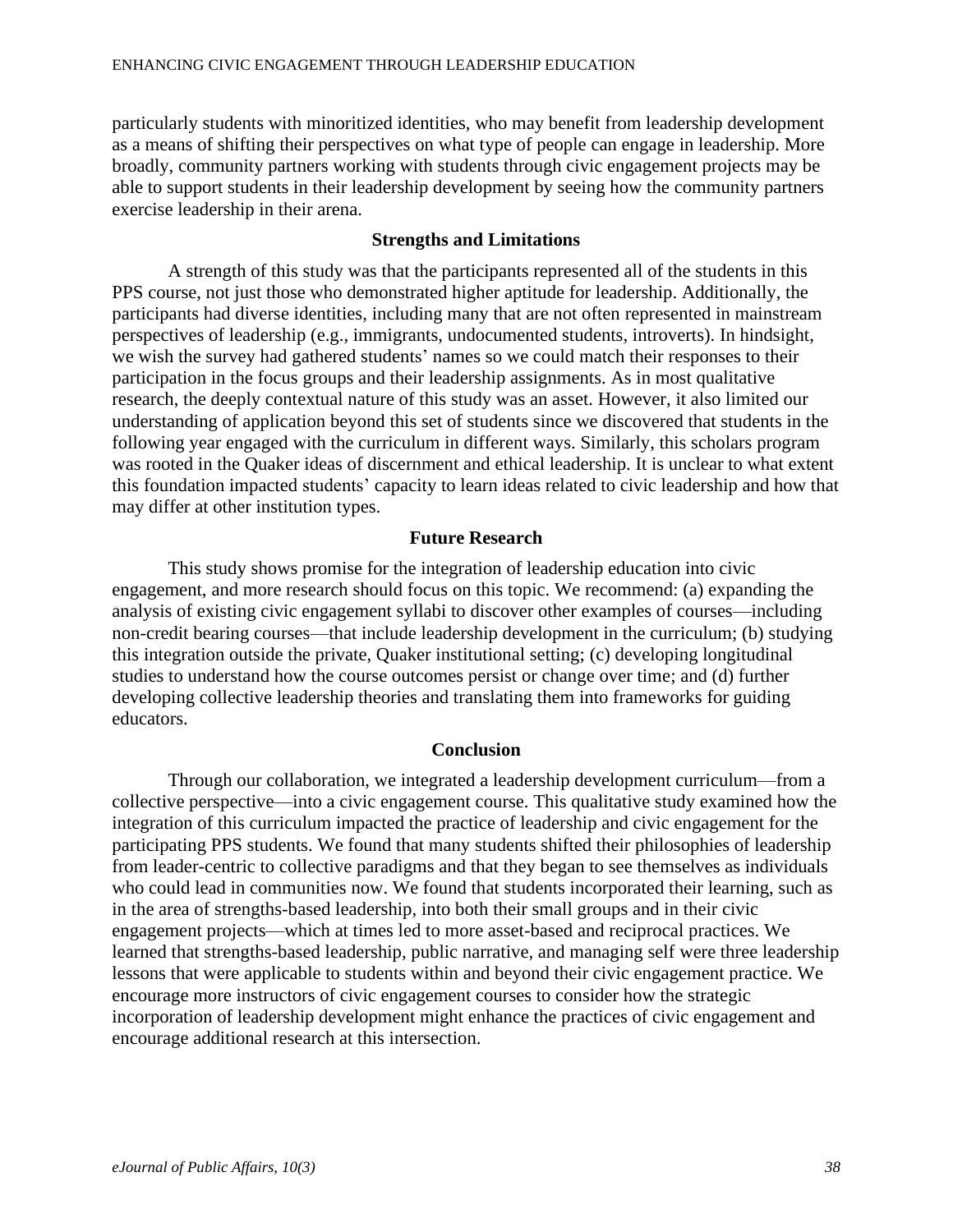#### **References**

- Althaus, J. (1997). Service-learning and leadership development: Posing questions not answers. *Michigan Journal of Community Service Learning, 4*(1), 122–129. http://hdl.handle.net/2027/spo.3239521.0004.115
- Arensdorf, J., & Brungardt, C. (2017). Civic investment plan: A case study connecting civic engagement and leadership development. *Journal of Leadership Studies, 11*(1), 45–51. https://doi.org/10.1002/jls.21512
- Chrislip, D. D., & O'Malley, E. J. (2013). Thinking about civic leadership. *National Civic Review, 102*(2), 3–12. https://doi.org/10.1002/ncr.21117
- Clifton, D. O., Anderson, E., & Schreiner, L. A. (2001). *StrengthsQuest: Discover and develop your strengths in academics, career, and beyond.* Gallup Press.
- Delli Carpini, M. (2009). *Civic engagement.* American Psychological Association. https://www.apa.org/education/undergrad/civic-engagement
- Ganz, M. (2010). Leading change: Leadership, organization, and social movements. In N. Nohria & R. Khurana (Eds.), *Handbook of leadership theory and practice: A Harvard Business School centennial colloquium* (pp. 1–42). Harvard Business Press.
- Guthrie, K. L., & Jenkins, D. M. (2018). *The role of leadership educators: Transforming learning.* Information Age Publishing.
- Heifetz, R. A., Grashow, A., & Linsky, M. (2009). *The practice of adaptive leadership: Tools and tactics for changing your organization and the world.* Harvard Business Press.
- Johnson, M., & Woodward, J. (2014). The role of civic engagement in undergraduate leadership courses. *Journal of Leadership Education, 13*(1), 1–13. https://doi.org/10.12806/V13/I1/R1
- Karim, A. U., Shoop, R. J., & Finnegan, J. M. (2007). *Developing knowledgeable, ethical, caring, inclusive leaders.* AG Press.
- Kidder, R. M. (1995). *How good people make tough choices: Resolving the dilemmas of ethical living.* Harper Collins.
- Kliewer, B. W., & Priest, K. L. (2016). Creating the conditions for political engagement: A narrative approach for community-engaged scholarship and civic leadership development. In K. M. Soria & T. D. Mitchell (Eds.), *Civic engagement and community service at research universities: Engaging undergraduates for social justice, social change, and responsible citizenship* (pp. 47–62). Palgrave Macmillan.
- Kniffin, L. E., & Patterson, R. M. (2019). Re-imagining community leadership development in the Post-Industrial Era. *Journal of Leadership Education, 18*(4), 188–205*.* https://doi.org/10.12806/V18/I4/T1
- Kretzmann, J. P., & McKnight, J. L. (1993). *Building communities from the inside out: A path toward finding and mobilizing a community's assets*. ACTA Publications.
- O'Malley E., & Cebula, A. (2015). *Your leadership edge.* KLC Press.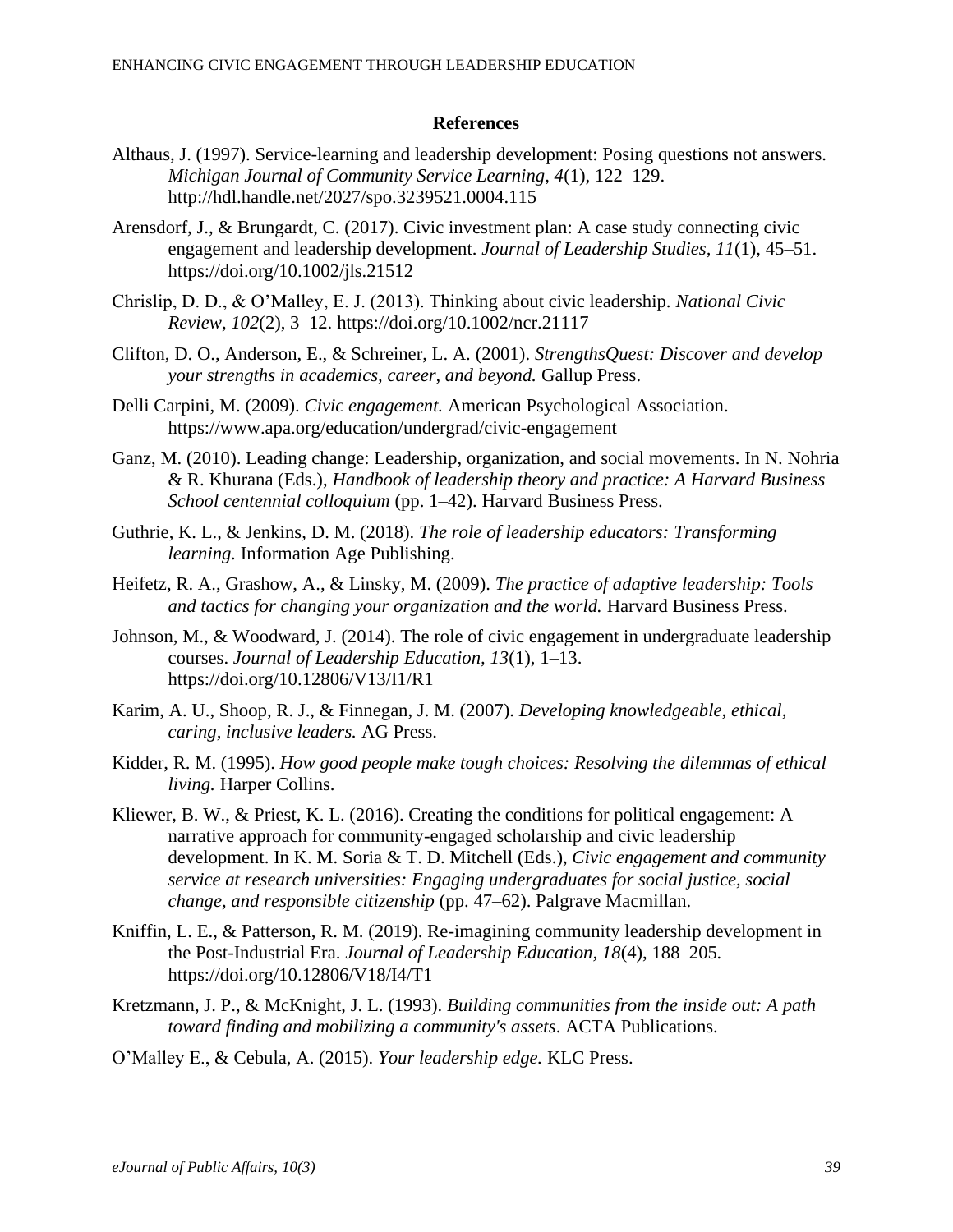- Ospina, S. M., & Foldy, E. G. (2016). Collective dimensions of leadership. In A. Farazmand (Ed.), *Global encyclopedia of public administration, public policy, and governance* (pp. 1–6). Springer.
- Post, M. A., Ward, E., Longo, N. V., & Saltmarsh, J. (Eds.). (2016). *Publicly engaged scholars: Next-generation engagement and the future of higher education*. Stylus Publishing.
- Roadside Theater. (1999). *Story circle guidelines.* https://roadside.org/asset/story-circleguidelines
- Rost, J. C. (1993). Leadership development in the new millennium. *Journal of Leadership Studies*, 1(1), 92–110. https://doi.org/10.1177%2F107179199300100109
- Saldaña, J. (2009). *The coding manual for qualitative researchers.* Sage.
- Tracy, S. J. (2010). Qualitative quality: Eight "big-tent" criteria for excellent qualitative research. *Qualitative Inquiry*, *16*(10), 837–851. https://doi.org/10.1177%2F1077800410383121